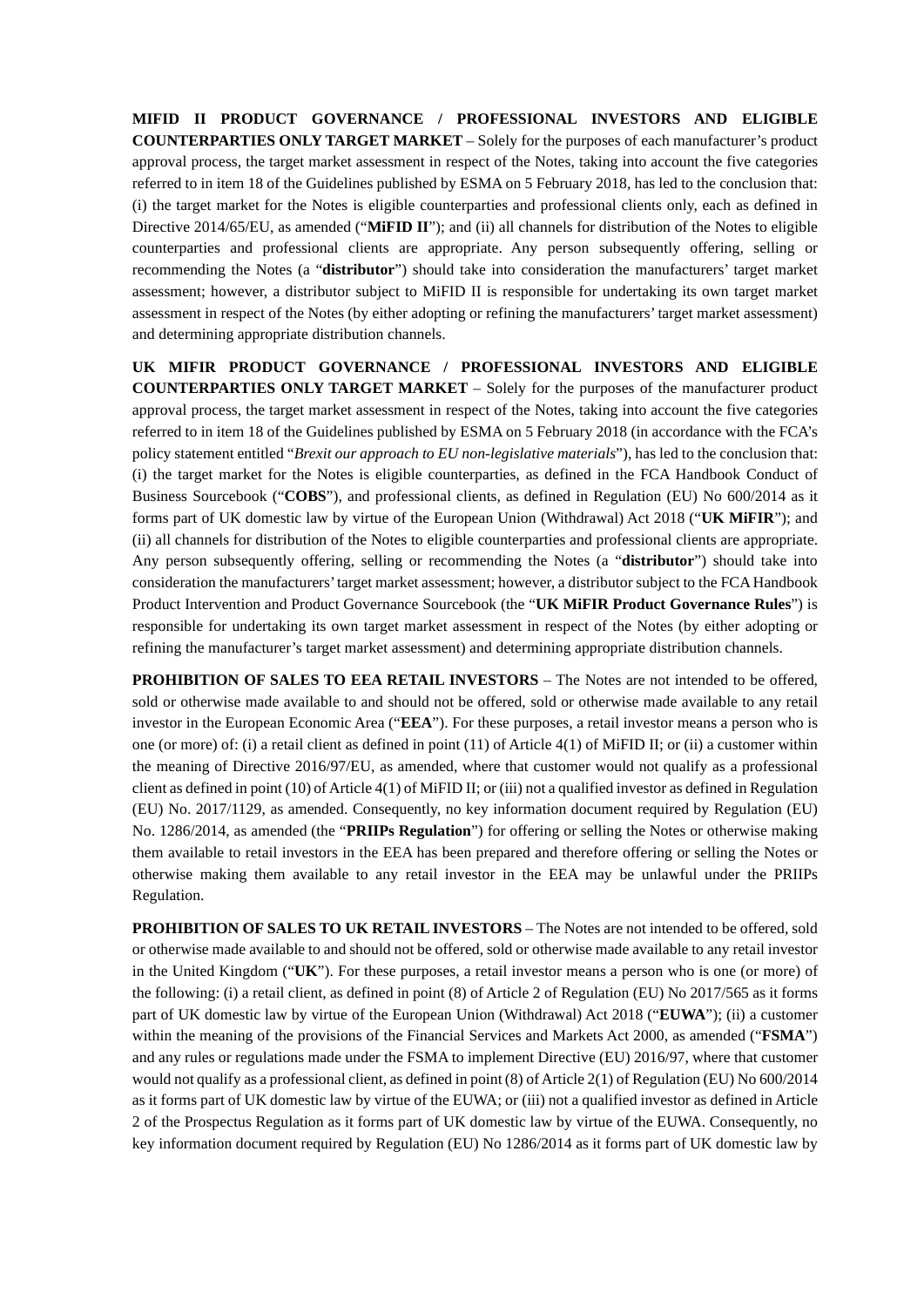virtue of the EUWA (the "**UK PRIIPs Regulation**") for offering or selling the Notes or otherwise making them available to retail investors in the UK has been prepared and therefore offering or selling the Notes or otherwise making them available to any retail investor in the UK may be unlawful under the UK PRIIPs Regulation.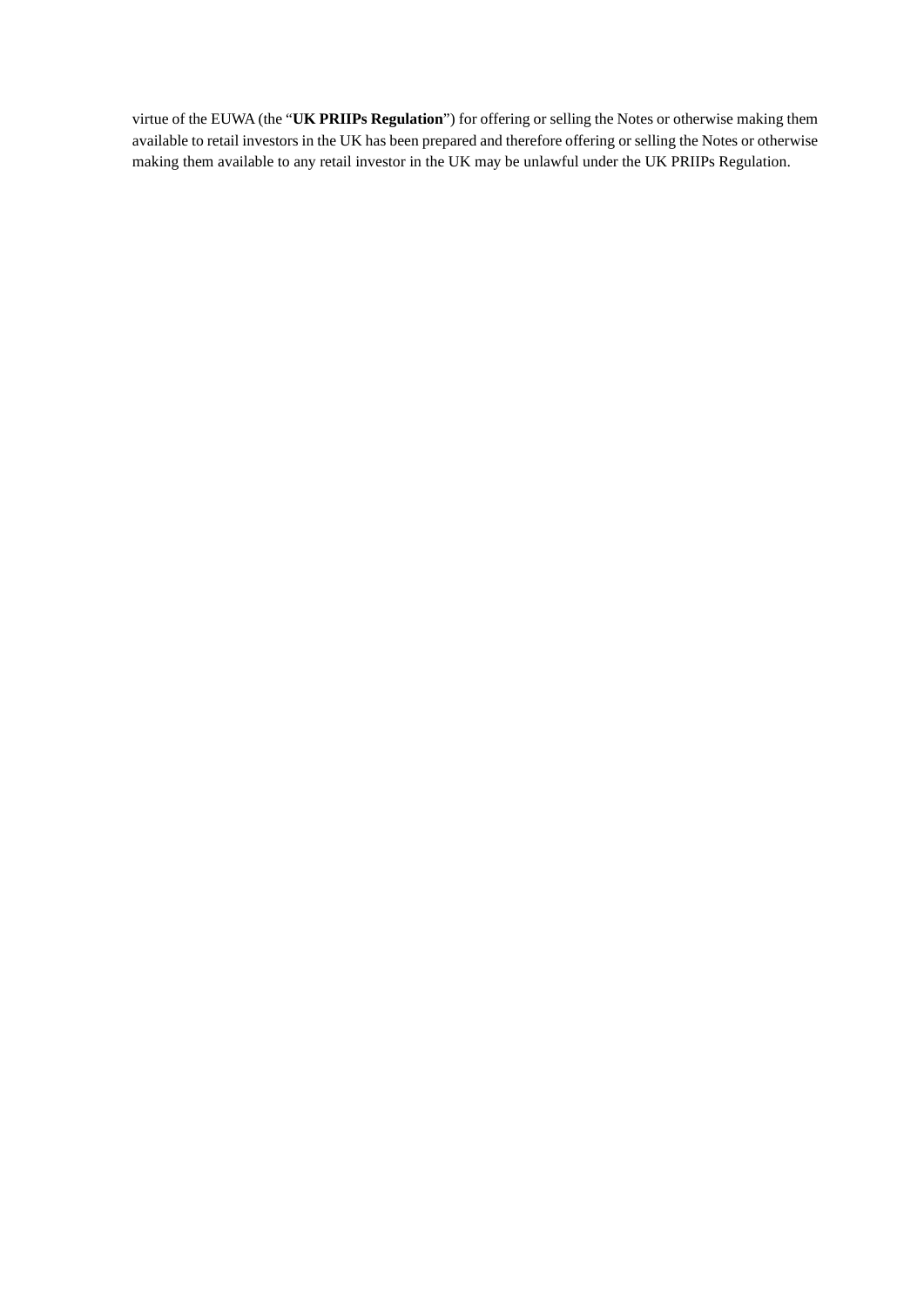**Final Terms dated 29 November 2021** 



#### **BPCE**

**Legal Entity Identifier (LEI): 9695005MSX1OYEMGDF46** 

Euro 40,000,000,000 Euro Medium Term Note Programme for the issue of Notes

**SERIES NO: 2021-19 TRANCHE NO: 1 GBP 500,000,000 2.500 per cent. Fixed Rate (Resettable) Callable Subordinated Notes due 30 November 2032 (the "**Notes**")** 

> **Joint Lead Managers Barclays Natixis NatWest Markets RBC Capital Markets**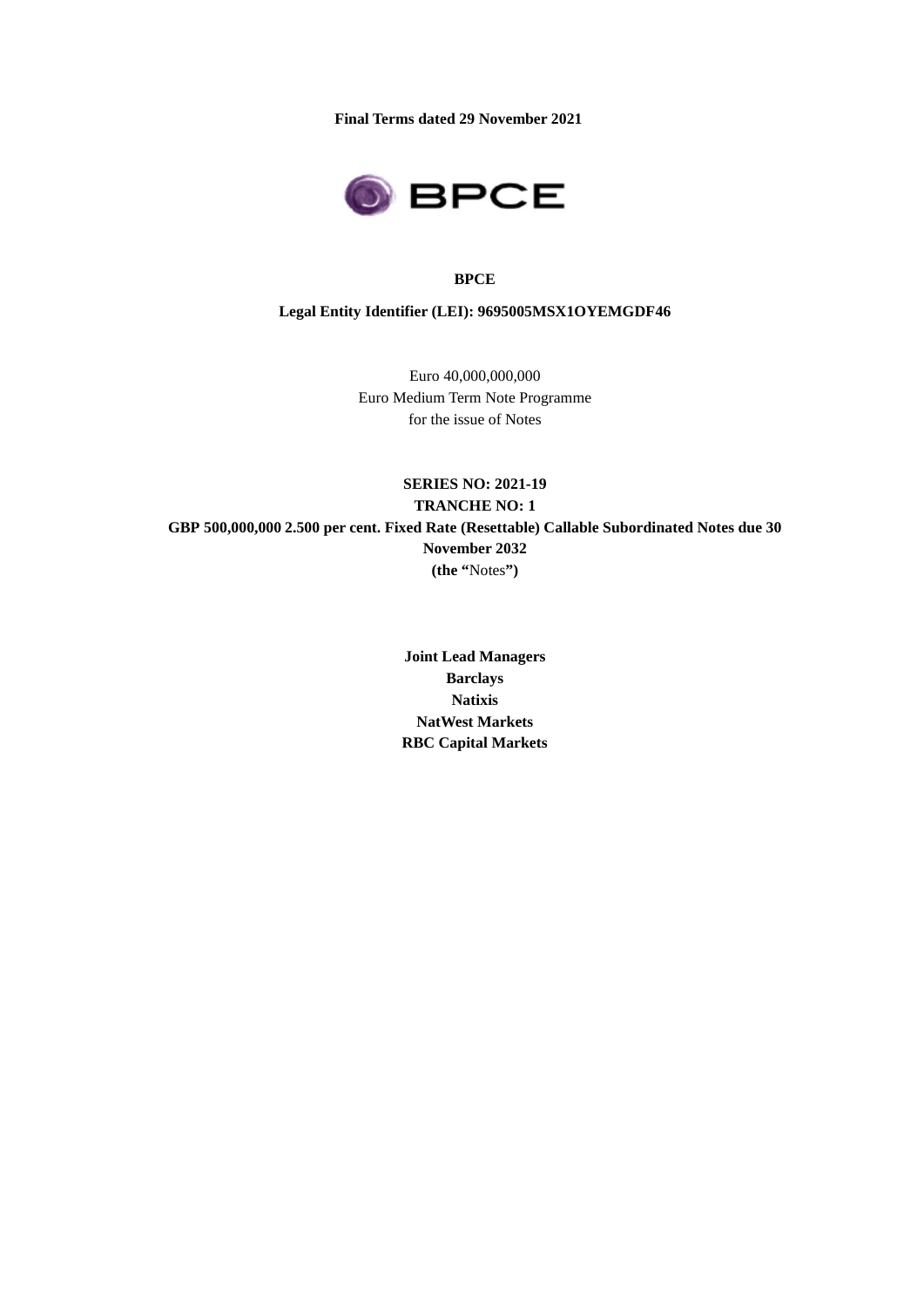## **PART A – CONTRACTUAL TERMS**

Terms used herein shall be deemed to be defined as such for the purposes of the Conditions (the "**Conditions**") set forth in the base prospectus dated 19 November 2021 which received approval number n°21-496 from the *Autorité des marchés financiers* (the "**AMF**") on 19 November 2021 (the "**Base Prospectus**") which constitutes a base prospectus for the purposes of Regulation (EU) 2017/1129, as amended (the "**Prospectus Regulation**").

This document constitutes the Final Terms of the Notes described herein for the purposes of the Prospectus Regulation and must be read in conjunction with such Base Prospectus in order to obtain all the relevant information. The Base Prospectus is available for viewing at the office of the Fiscal Agent or each of the Paying Agents and on the website of the AMF (www.amf-france.org) and copies may be obtained from BPCE, 50 avenue Pierre Mendès-France, 75013 Paris, France.

| Issuer:                                    | <b>BPCE</b>                                                                                                                                                     |  |  |
|--------------------------------------------|-----------------------------------------------------------------------------------------------------------------------------------------------------------------|--|--|
| Series Number:<br>(i)                      | 2021-19                                                                                                                                                         |  |  |
| Tranche Number:<br>(ii)                    | 1                                                                                                                                                               |  |  |
| Specified Currency or Currencies:          | Pounds Sterling ("GBP")                                                                                                                                         |  |  |
| <b>Aggregate Nominal Amount:</b>           |                                                                                                                                                                 |  |  |
| Series:<br>(i)                             | GBP 500,000,000                                                                                                                                                 |  |  |
| Tranche:<br>(ii)                           | GBP 500,000,000                                                                                                                                                 |  |  |
| <b>Issue Price:</b>                        | 99.627 per cent. of the Aggregate Nominal Amount                                                                                                                |  |  |
| <b>Specified Denomination:</b>             | GBP 100,000                                                                                                                                                     |  |  |
| <b>Issue Date:</b><br>(i)                  | 1 December 2021                                                                                                                                                 |  |  |
| <b>Interest Commencement Date:</b><br>(ii) | <b>Issue Date</b>                                                                                                                                               |  |  |
| <b>Interest Basis:</b>                     | 2.500 per cent. Fixed Rate (Resettable)<br>(further particulars specified below)                                                                                |  |  |
| <b>Maturity Date:</b>                      | 30 November 2032                                                                                                                                                |  |  |
| <b>Redemption Basis:</b>                   | Subject to any purchase and cancellation or early<br>redemption, the Notes will be redeemed on the<br>Maturity Date at 100 per cent. of their nominal<br>amount |  |  |
| Change of Interest Basis:                  | Not Applicable                                                                                                                                                  |  |  |
| Put/Call Options:                          | <b>Issuer Call</b>                                                                                                                                              |  |  |
|                                            | (further particulars specified below)                                                                                                                           |  |  |
| <b>Status of the Notes:</b><br>(i)         | <b>Subordinated Notes</b>                                                                                                                                       |  |  |
|                                            |                                                                                                                                                                 |  |  |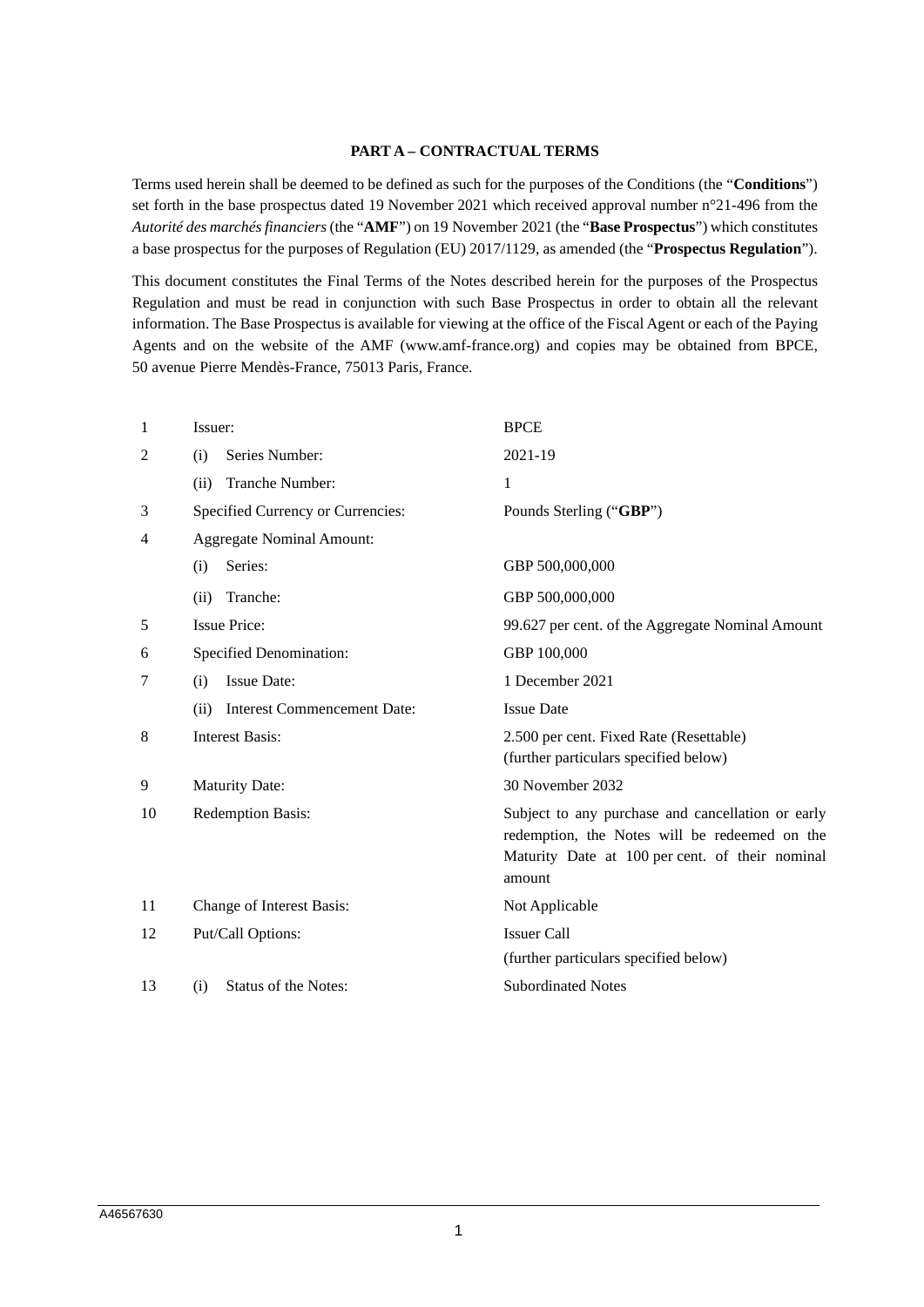(ii) Dates of the corporate authorisations for

issuance of Notes obtained: Decision of the *Directoire* of the Issuer dated 15 March 2021 and decision of Mr. Jean-Philippe BERTHAUT, *Responsable Emissions Groupe* of the Issuer, dated 24 November 2021

## **PROVISIONS RELATING TO INTEREST (IF ANY) PAYABLE**

| 14 | <b>Fixed Rate Note Provisions:</b>                       | Applicable                                                                                                                                                                                                                                                    |  |  |
|----|----------------------------------------------------------|---------------------------------------------------------------------------------------------------------------------------------------------------------------------------------------------------------------------------------------------------------------|--|--|
|    | Rate of Interest:<br>(i)                                 | Resettable                                                                                                                                                                                                                                                    |  |  |
|    | <b>Interest Payment Dates:</b><br>(ii)                   | 30 November in each year commencing on 30<br>November 2022 up to and including the Maturity<br>Date. There will be a short first coupon in respect of<br>the first Interest Period from, and including, the<br>Issue Date to, but excluding, 30 November 2022 |  |  |
|    | (iii) Fixed Coupon Amount:                               | GBP 2,500 per Note of GBP 100,000 Specified<br>Denomination subject to the provisions of paragraph<br>"Broken Amount" below                                                                                                                                   |  |  |
|    | (iv) Broken Amount:                                      | GBP 2,493.15 per Note of GBP 100,000 Specified<br>Denomination payable on the Interest Payment Date<br>falling on 30 November 2022                                                                                                                            |  |  |
|    | Day Count Fraction:<br>(v)                               | Actual/Actual (ICMA), Unadjusted                                                                                                                                                                                                                              |  |  |
|    | (vi) Resettable:                                         | Applicable                                                                                                                                                                                                                                                    |  |  |
|    | Initial Rate of Interest:                                | 2.500 per cent. <i>per annum</i> payable annually in arrear<br>on each Interest Payment Date                                                                                                                                                                  |  |  |
|    | First Margin:                                            | 1.525 per cent. per annum                                                                                                                                                                                                                                     |  |  |
|    | Subsequent Margin:<br>$\overline{\phantom{m}}$           | Not Applicable                                                                                                                                                                                                                                                |  |  |
|    | <b>First Reset Date:</b>                                 | 30 November 2027                                                                                                                                                                                                                                              |  |  |
|    | Second Reset Date:                                       | Not Applicable                                                                                                                                                                                                                                                |  |  |
|    | Subsequent Reset Date(s):                                | Not Applicable                                                                                                                                                                                                                                                |  |  |
|    | Relevant Screen Page:<br>$\qquad \qquad \blacksquare$    | Bloomberg screen BPISDS05                                                                                                                                                                                                                                     |  |  |
|    | Reference Banks:<br>$\overline{\phantom{m}}$             | As per Conditions                                                                                                                                                                                                                                             |  |  |
|    | Mid-Swap Floating Leg Benchmark<br>$\frac{1}{2}$<br>Leg: | SONIA Mid-Swap Rate                                                                                                                                                                                                                                           |  |  |
|    | Mid-Swap Maturity:                                       | 5 Years                                                                                                                                                                                                                                                       |  |  |
|    | <b>Reset Determination Date:</b>                         | 26 November 2027                                                                                                                                                                                                                                              |  |  |
|    | Relevant Screen Page Time:                               | 11.00 a.m. London time                                                                                                                                                                                                                                        |  |  |
|    | (vii) Determination Dates:                               | 30 November in each year                                                                                                                                                                                                                                      |  |  |
|    | (viii) Payments on Non-Business Days:                    | As per Conditions                                                                                                                                                                                                                                             |  |  |
| 15 | Floating Rate Note Provisions:                           | Not Applicable                                                                                                                                                                                                                                                |  |  |
| 16 | Zero Coupon Note Provisions:                             | Not Applicable                                                                                                                                                                                                                                                |  |  |
| 17 | <b>Inflation Linked Interest Note Provisions:</b>        | Not Applicable                                                                                                                                                                                                                                                |  |  |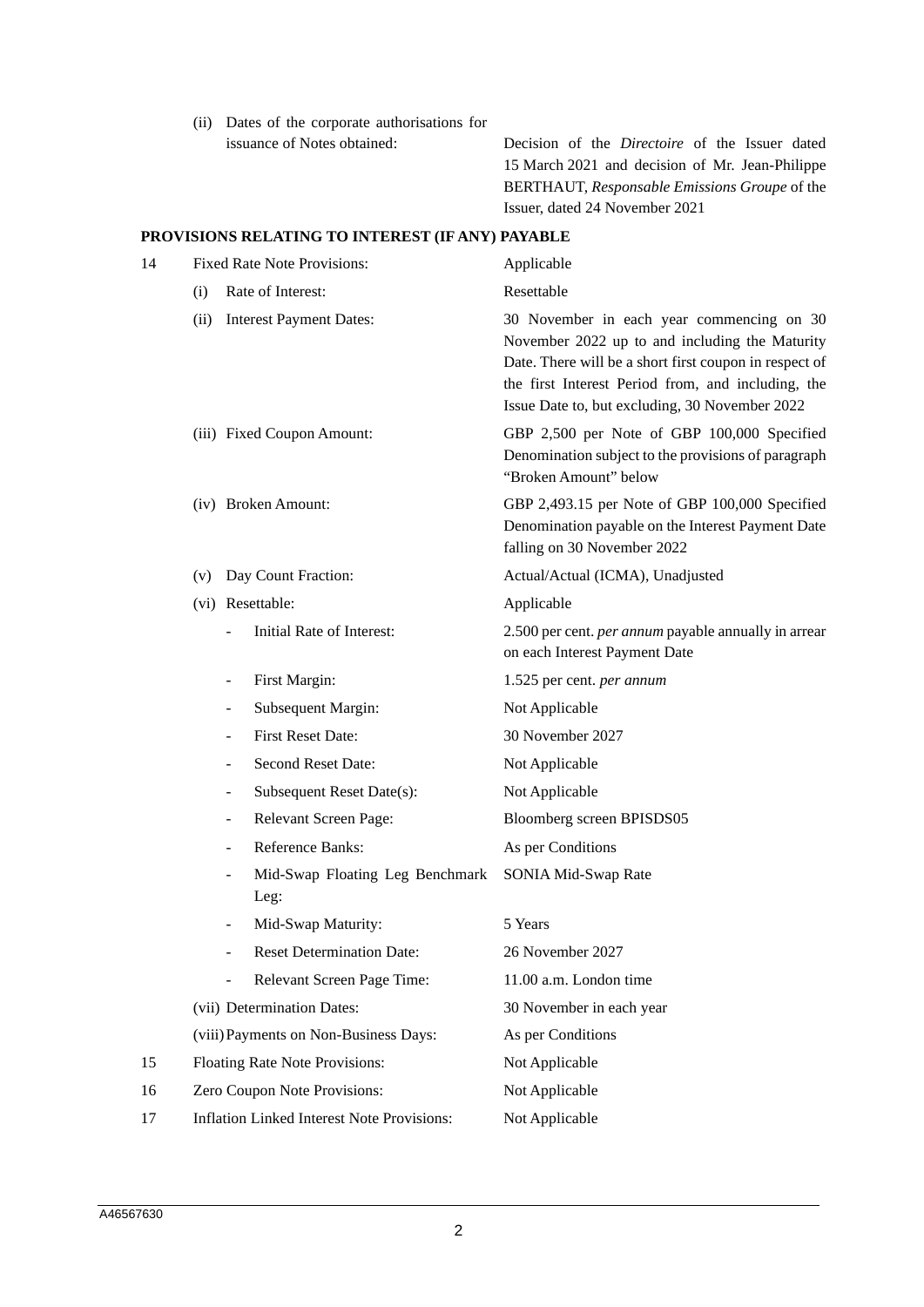# **PROVISIONS RELATING TO REDEMPTION**

| 18 | Call Option:                                                                                                                                                                                                                                                                                                                                                                         | Applicable                                                    |  |
|----|--------------------------------------------------------------------------------------------------------------------------------------------------------------------------------------------------------------------------------------------------------------------------------------------------------------------------------------------------------------------------------------|---------------------------------------------------------------|--|
|    | <b>Option Redemption Date:</b><br>(i)                                                                                                                                                                                                                                                                                                                                                | 30 November 2027                                              |  |
|    | Optional Redemption Amount of each<br>(ii)<br>Note:                                                                                                                                                                                                                                                                                                                                  | GBP 100,000 per Note of GBP 100,000 Specified<br>Denomination |  |
|    | (iii) If redeemable in part:                                                                                                                                                                                                                                                                                                                                                         |                                                               |  |
|    | (a) Minimum Redemption Amount to be<br>redeemed:                                                                                                                                                                                                                                                                                                                                     | Not Applicable                                                |  |
|    | (b) Maximum Redemption Amount to be<br>redeemed:                                                                                                                                                                                                                                                                                                                                     | Not Applicable                                                |  |
|    | (iv) Notice period:                                                                                                                                                                                                                                                                                                                                                                  | As per the Conditions                                         |  |
| 19 | Put Option:                                                                                                                                                                                                                                                                                                                                                                          | Not Applicable                                                |  |
| 20 | MREL/TLAC Disqualification Event Call<br>Option:                                                                                                                                                                                                                                                                                                                                     | Applicable                                                    |  |
| 21 | Final Redemption Amount of each Note:                                                                                                                                                                                                                                                                                                                                                | GBP 100,000 per Note of GBP 100,000 Specified<br>Denomination |  |
| 22 | Inflation Linked Notes - Provisions relating to<br>the Final Redemption Amount:                                                                                                                                                                                                                                                                                                      | Not Applicable                                                |  |
| 23 | Early Redemption Amount:                                                                                                                                                                                                                                                                                                                                                             |                                                               |  |
|    | Early Redemption Amount(s) of each<br>(i)<br>Senior Note payable on redemption upon<br>the occurrence of an MREL/TLAC<br>Disqualification Event (Condition $6(g)$ ), if<br>applicable, a Withholding Tax Event<br>(Condition $6(i)(i)$ ), a Gross-Up Event<br>(Condition 6(i)(ii)) or for Illegality<br>(Condition $6(1)$ ):                                                         | Not Applicable                                                |  |
|    | Early Redemption Amount(s) of each<br>(i)<br>Subordinated Note payable on redemption<br>upon the occurrence of an MREL/TLAC<br>Disqualification Event (Condition $6(g)$ ), a<br>Capital Event (Condition<br>$6(h)$ ),<br>a a<br>Withholding Tax Event<br>(Condition<br>6(i)(i)), a Gross-Up Event (Condition<br>$6(i)(ii)$ or a Tax Deductibility Event<br>(Condition $6(i)(iii)$ ): | GBP 100,000 per Note of GBP 100,000 Specified<br>Denomination |  |
|    | for<br>(iii) Redemption<br>taxation<br>reasons<br>permitted on days others than Interest<br>Payment Dates (Condition 6(i)):                                                                                                                                                                                                                                                          | Yes                                                           |  |
|    | (iv) Unmatured Coupons to become void upon<br>early redemption (Materialised Bearer<br>Notes only) (Condition $7(f)$ ):                                                                                                                                                                                                                                                              | Not Applicable                                                |  |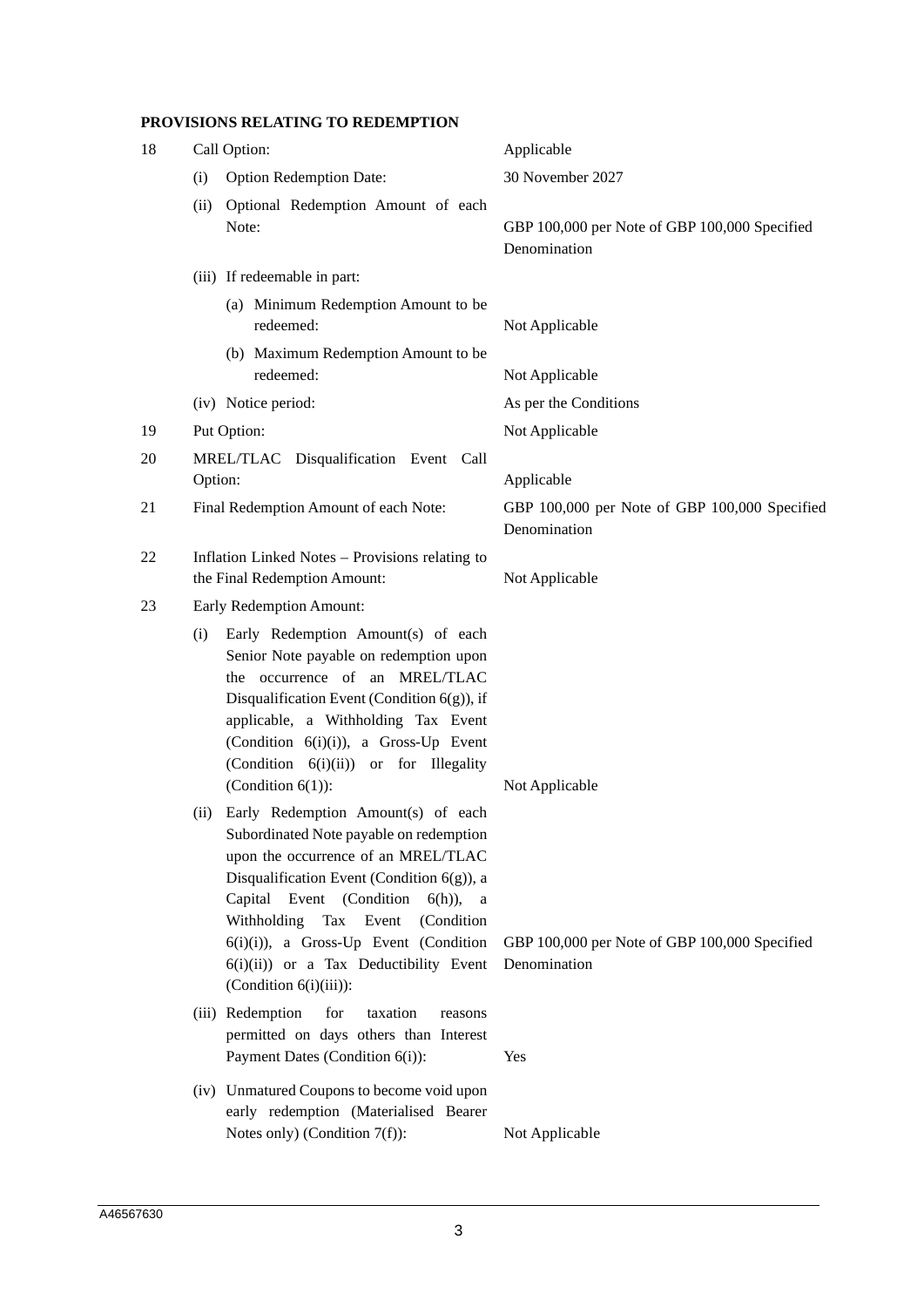# **GENERAL PROVISIONS APPLICABLE TO THE NOTES**

| 24 | Form of Notes:                                                                                                          | <b>Dematerialised Notes</b>                       |  |  |
|----|-------------------------------------------------------------------------------------------------------------------------|---------------------------------------------------|--|--|
|    | Form of Dematerialised Notes:<br>(i)                                                                                    | Bearer form (au porteur)                          |  |  |
|    | <b>Registration Agent:</b><br>(ii)                                                                                      | Not Applicable                                    |  |  |
|    | (iii) Temporary Global Certificate:                                                                                     | Not Applicable                                    |  |  |
|    | (iv) Applicable TEFRA exemption:                                                                                        | Not Applicable                                    |  |  |
| 25 | <b>Financial Centres:</b>                                                                                               | London, TARGET                                    |  |  |
| 26 | Talons for future Coupons or Receipts to be<br>attached to Definitive Notes (and dates on<br>which such Talons mature): | Not Applicable                                    |  |  |
| 27 | Details relating to Instalment Notes: amount of<br>each instalment, date on which each payment is<br>to be made:        | Not Applicable                                    |  |  |
| 28 | Redenomination provisions:                                                                                              | Not Applicable                                    |  |  |
| 29 | Purchase in accordance with applicable French                                                                           |                                                   |  |  |
|    | laws and regulations:                                                                                                   | Applicable                                        |  |  |
| 30 | Consolidation provisions:                                                                                               | Not Applicable                                    |  |  |
| 31 | Meeting and Voting Provisions (Condition 11):                                                                           | Contractual Masse shall apply                     |  |  |
|    |                                                                                                                         | Name and address of the initial Representative:   |  |  |
|    |                                                                                                                         | As per Condition $11(c)$                          |  |  |
|    |                                                                                                                         | Name and address of the alternate Representative: |  |  |
|    |                                                                                                                         | As per Condition $11(c)$                          |  |  |
|    |                                                                                                                         | The Representative will receive a remuneration of |  |  |
|    |                                                                                                                         | EUR 2,000 (excluding VAT) per year so long as any |  |  |
|    |                                                                                                                         | of the Notes remains outstanding.                 |  |  |

# **RESPONSIBILITY**

The Issuer accepts responsibility for the information contained in these Final Terms.

Signed on behalf of BPCE

Duly represented by: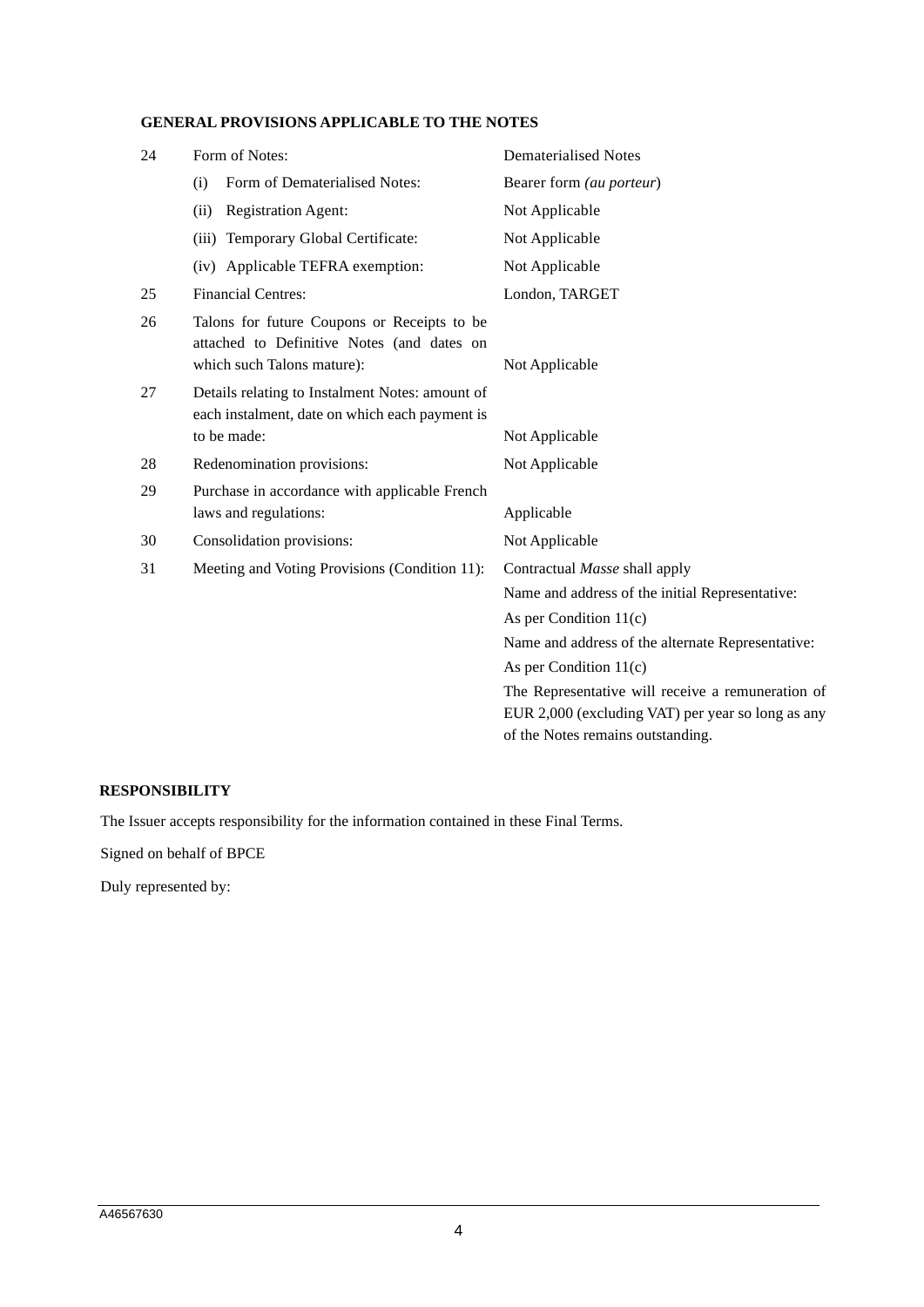# **PART B – OTHER INFORMATION**

### **1 LISTING AND ADMISSION TO TRADING**

| (i) |          | Listing and Admission to |                                                                    |
|-----|----------|--------------------------|--------------------------------------------------------------------|
|     | trading: |                          | Application has been made by the Issuer (or on its behalf) for the |
|     |          |                          | Notes to be listed and admitted to trading on Euronext Paris with  |
|     |          |                          | effect from the Issue Date.                                        |
| .   |          |                          |                                                                    |

(ii) Estimate of total expenses related to admission to trading: EUR 9,200

## **2 RATINGS**

Ratings: The Notes to be issued are expected to be rated: Fitch: A-Moody's: Baa2 S&P: BBB Each of Fitch, Moody's and S&P are established in the European Union and registered under Regulation (EC) No 1060/2009, as amended.

#### **3 INTERESTS OF NATURAL AND LEGAL PERSONS INVOLVED IN THE ISSUE**

Save as discussed in "Subscription and Sale", so far as the Issuer is aware, no person involved in the offer of the Notes has an interest material to the offer.

### **4 REASONS FOR THE OFFER AND ESTIMATED NET PROCEEDS**

|   | Reasons for the offer:<br>(i) |                                | The net proceeds of the issue of the Notes will be used for the Issuer's<br>general corporate purposes.                                                                               |
|---|-------------------------------|--------------------------------|---------------------------------------------------------------------------------------------------------------------------------------------------------------------------------------|
|   | (ii)                          | Estimated net proceeds:        | GBP 496,510,000                                                                                                                                                                       |
| 5 | YIELD                         |                                |                                                                                                                                                                                       |
|   | Indication of yield:          |                                | 2.568 per cent. <i>per annum</i>                                                                                                                                                      |
|   |                               |                                | The yield until the First Reset Date is calculated at the Issue Date on<br>the basis of the Issue Price and the Initial Rate of Interest. It is not an<br>indication of future yield. |
| 6 |                               | <b>OPERATIONAL INFORMATION</b> |                                                                                                                                                                                       |
|   | ISIN:                         |                                | FR0014006W73                                                                                                                                                                          |

| Common Code:  | 241719375 |  |
|---------------|-----------|--|
| Depositaries: |           |  |

| (i) | Euroclear France to act as |            |
|-----|----------------------------|------------|
|     | Central Depositary:        | <b>Yes</b> |

**5 YIELD**